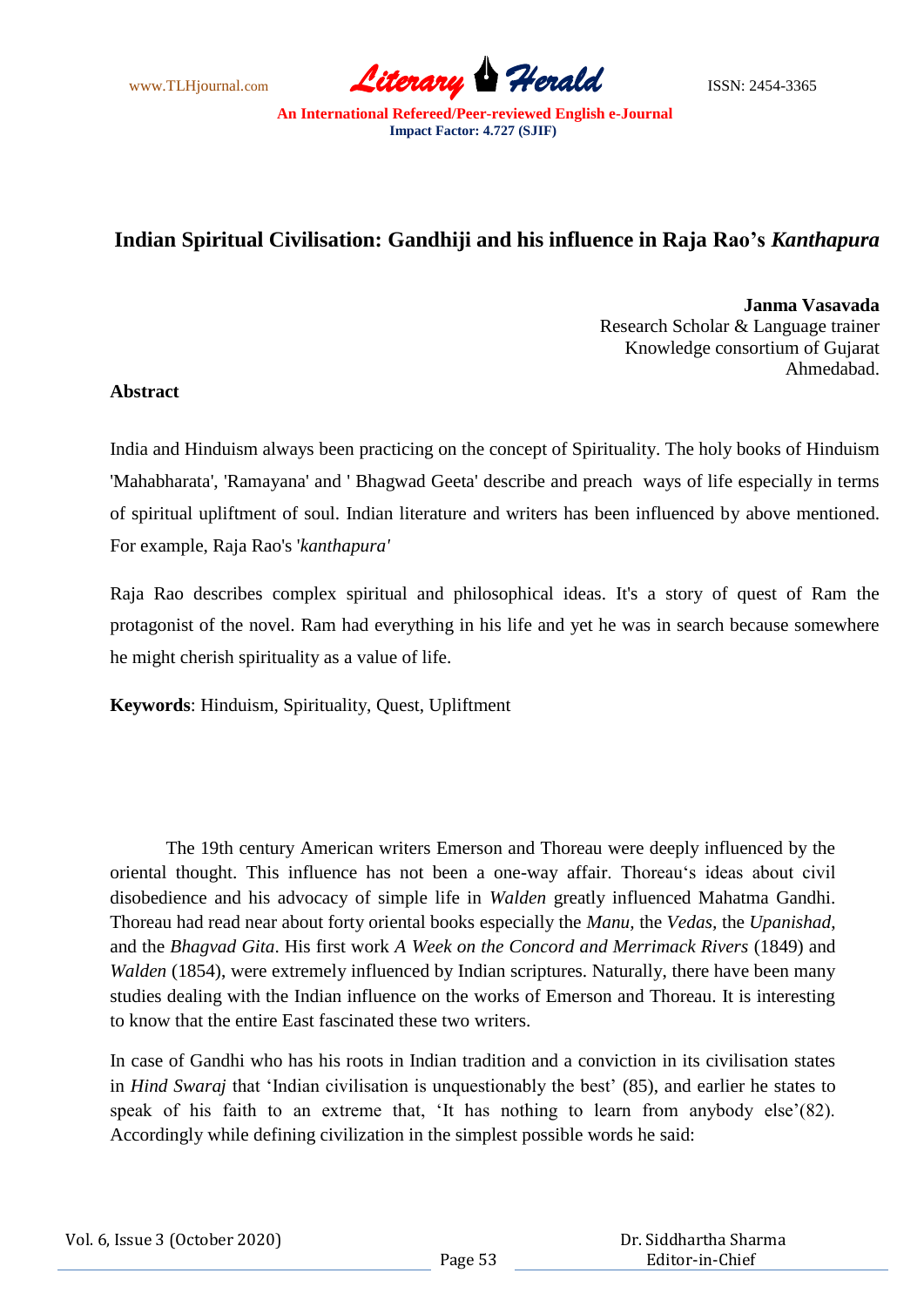

 Civilisation is the mode of conduct which points out to man the path of duty. Performance of duty and observance of morality are convertible terms. ... So doing, we know our selves. The Gujarati equivalent for civilisation means "good conduct". (82)

He was of the opinion that the tendency of modern/ "...western civilisation is to propagate immorality.'(85) Mahatma Gandhi personally had high regards for the village life which in his times was not yet affected by the modern civilisation. His faith that India is in the true sense a religious a nation as his contemporaries as Vivekanand and Aurobindo also pronounced. Gandhi influenced his times in all wakes of life. Be it political, social, historical, cultural or literary. His return from South Africa in 1915 marks the beginning of "Gandhian era" in all disciplines. In case of literature too it has been assessed as "the Gandhian Whilwind" by Naik to deal with the phase 1920-1947.

All major Indian writers reflect the Gandhian ideals and ideas in their works. In case of Indian English Literature the "trio" Narayan, Mulkraj and Raja Rao who marked their names as giants during the times to reflected the spirit to have the figure of Gandhi at the backdrop of their fiction.

At first, I had chosen Raja Rao"s *Serpent and the Rope* but it being highly philosophical a text, it"s more of diology to discuss Advait against world philosophy. The action is not so central and thus turning to *Kanthapura* which is regarded as a work based on Karma-yog just as *Serpent and the Rope* is all about Gyan-yog and *Cat and Shakespeare* based on Bhakti- yog. There are only two visits to India and that only limited span is to look at. So, the area wouldn"t be such large. And theme of *Serpent and the Rope* is different than this. When we talk about village and simplicity through few characters of "*Serpent and the Rope*" came under this but it was not majorly discussed so it might not give proper insight and would be abrupt idea.

Now, turning back to *Kanthapura*, Rao"s first novel where Gandhiji does not figure as a character but is omnipresent through the villages who are possed by his thoughts. *Kanthapura* opens with very beautiful and contented village. As Gandhiji says in Hindswaraj( $2<sup>nd</sup>$  edition Gujarati, preface),

"India can be free this very moment if we turn our back on this modern civilization and go back to our ancient way of life which embodied the right ethical principles. The key to an understanding of Hind Swaraj lies in the idea that worldly pursuits should give way to ethical livings." (10)

Moorthy- protagonist of Kanthapura was a Gandhian and returned to Kanthapura, abondning his studies in the city as an ardent follower of Gandhi, to be known as "little Gandhi" amongst the villagers during Indian freedom struggle. Through Moorthy"s character we can find that ideological thread, mainly *satya* and *ahinsa,* was spread and put to practice. Gandhiji states in one of his letters to Nehru (October 5, 1945)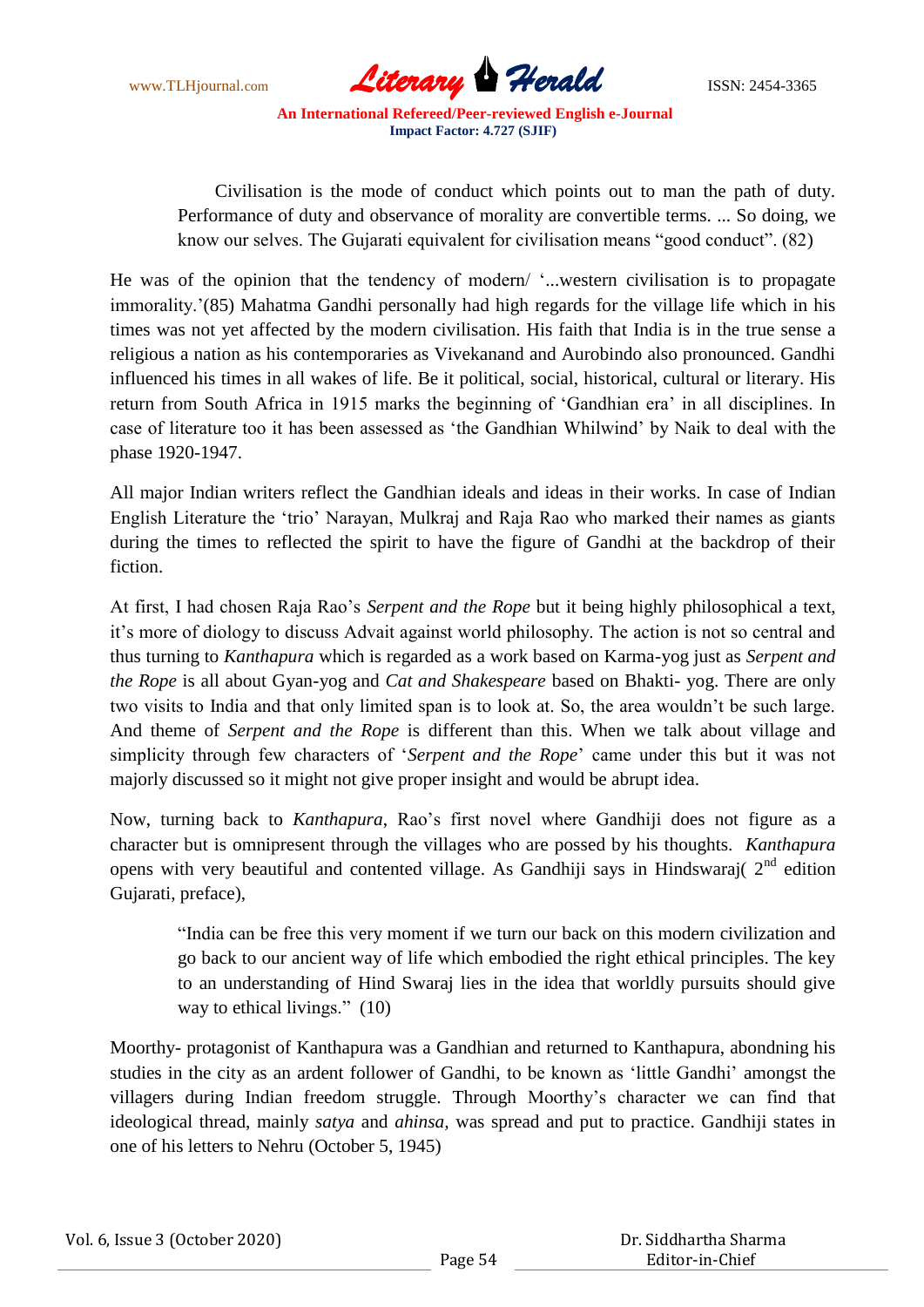

"I am convinced that if India is to attain true freedom and through India the world also, then sooner or later the fact must be recognised that people will have to live in village, not in towns. In huts, not in palaces…… man should rest content with what are his real needs and become self- sufficient."(150)

In the opening description of *Kanthapura*, we can see that it was a village, brought up in Mother Nature's lap. Filled with natural surroundings, people and life was surrounded and woven with the nature. Thoreau and Gandhiji were anti modernisation. They believed that the word is better in its' natural way. They were anarchist and believed in going back to nature. Ideal village and life was same as above mentioned.

In *Walden* Thoreau does the same, he gradually minimalizes things and necessity. He went back to natural- ancient way of living life. Here also Gandhiji believed

The same as Rao depicts. The concepts of Khadi, Charkha and etcetera are the same.

 Indian Narrative Mode. Novel is western form, adopted and experimented by writers. Otherwise, before novel form emerged in India, the original tradition to narrate everything was oral. Our great epics *The Mahabharata, The Ramayana* were oral first. Indian tradition is inbuilt narration. And here and there in *Kanthapura* also we are taken back to the same tradition. Rao Indianaisesthe western form. He depicts Harikatha, Satyanarayanpooja, Lagna git, Bhajan and many more to add a touch of traditional Indian way of life. There are stories even in plot. Harikatha and incarnational lore, songs of river, Story of Satyanarayan"s pooja..These are the stories amongst the story.

The characters in *Kanthapura* are all rustic and god-fearing; they have their primal wisdom and are steadfast to what they believe to be spiritually guided. Gandhi is regarded as or is an avatar, Rama or "mahatma" the great soul and the political situation is also grasped by the folk through Harikatha allegorically where the whites are Ravan and India is Sita. Gandhi too in his national freedom movement used fast, self-sacrifice, bhajans, prayers, rituals to rise and mobilise the people against the British rule. The narrator to the last pariah in the village and the coffee estate are ready to suffer for the freedom of the nation without a historic understanding of the events at national or global level. Thus the solutions are sought at local level by soul force of the local folk to shake the all-powerful brutal empire. The rationalising doesn"t have space here in Kanthapura or in other words a life that is lived with reverence to nature and human aspects. The central character Moorthy too has to be discarded to oblivion when he loses faith in the Gandhi"s non-violence and soul force. The end of the novel might seem too tragic to bear the devastation of Kanthapura that "There is no man nor mosquito", displacement of people and torn down houses and fields taken over, but it's the people who stand high and sense of pride that they were steadfast for a larger goal. This aspect that India is a spiritual/cultural entity rather than a geographical a space is aptly put forward by Naik as: